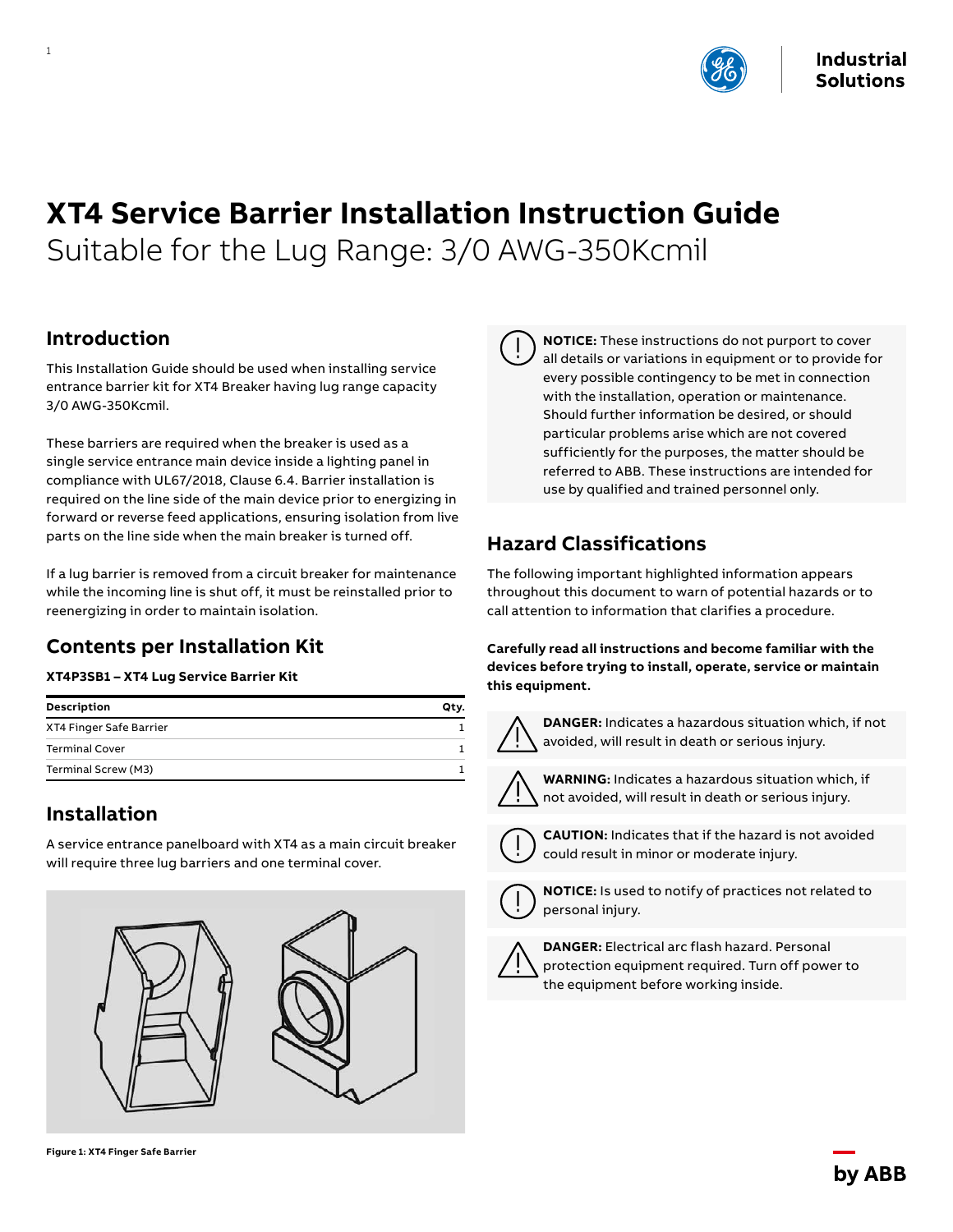#### **Kit Installation Steps**

To install Finger Safe Barrier follow steps provided under this installation procedure.

This Finger Safe Barrier must be installed prior to the wire connection to the circuit breaker.

- Item A Phase Barrier
- Item B Finger Safe Barrier
- Item C Terminal Cover
- Item D Finger Safe Barrier Screw (M3, Dome-Headed, Cross-Slotted (



- Step 2: Assemble Item B to all Lugs
- Step 3: Lug and Finger Safe Barrier detailed assembly
- Step 4: Assemble Item C using Item D with two fingers tight



**Figure 2: Remove Item A from Circuit Breaker Figure 3: Assemble Item B to Lugs**







**Figure 4: Item B Assembly Process Figure 5: Assemble Item C and D on Circuit Breaker**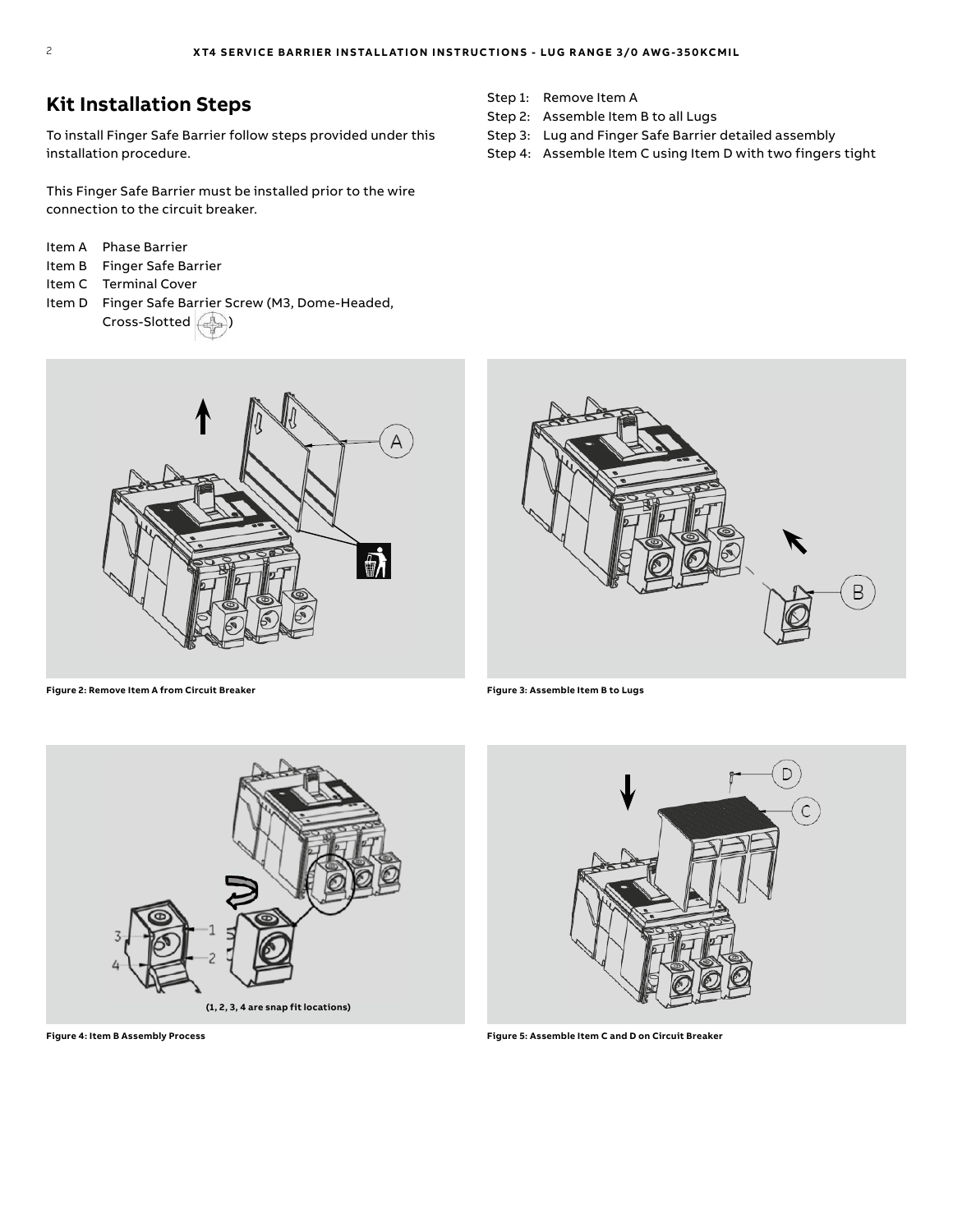

**WARNING:** Lug service barriers must be correctly installed on the line side of a main device in ABB Lighting Panels.



**WARNING:** Installing size wire other than the specified sizes for each circuit breaker frame will negate the barrier's ability to protect personnel from exposed live components.

### **Cable Installation**

Before installing the cable, assemble the finger safe barrier shown in Figure 6.

The wires must be stripped to the correct length to maintain isolation. After stripping the wires to the required length, the wires can be installed as shown in Figure 8. The barrier must be correctly installed to maintain electrical isolation from accidental contact. Torque the wires according to the torque specification on the breaker.

#### **Table 1: Shows the allowable wire sizes for the barrier.**

| Lug   | Range                     | <b>Strip Length</b> |
|-------|---------------------------|---------------------|
| 250 A | 3/0 AWG to 350Kcmil Cu/Al | 1.220"              |

Before installing the cable, remove necessary knock outs as shown in Figure 7.



**Figure 6: After Assembly of Item C and D after removing knock outs**



**Figure 7: Removing knock outs on terminal cover after wiring installation** 



**Figure 8: Maximum Wire Strip Length**